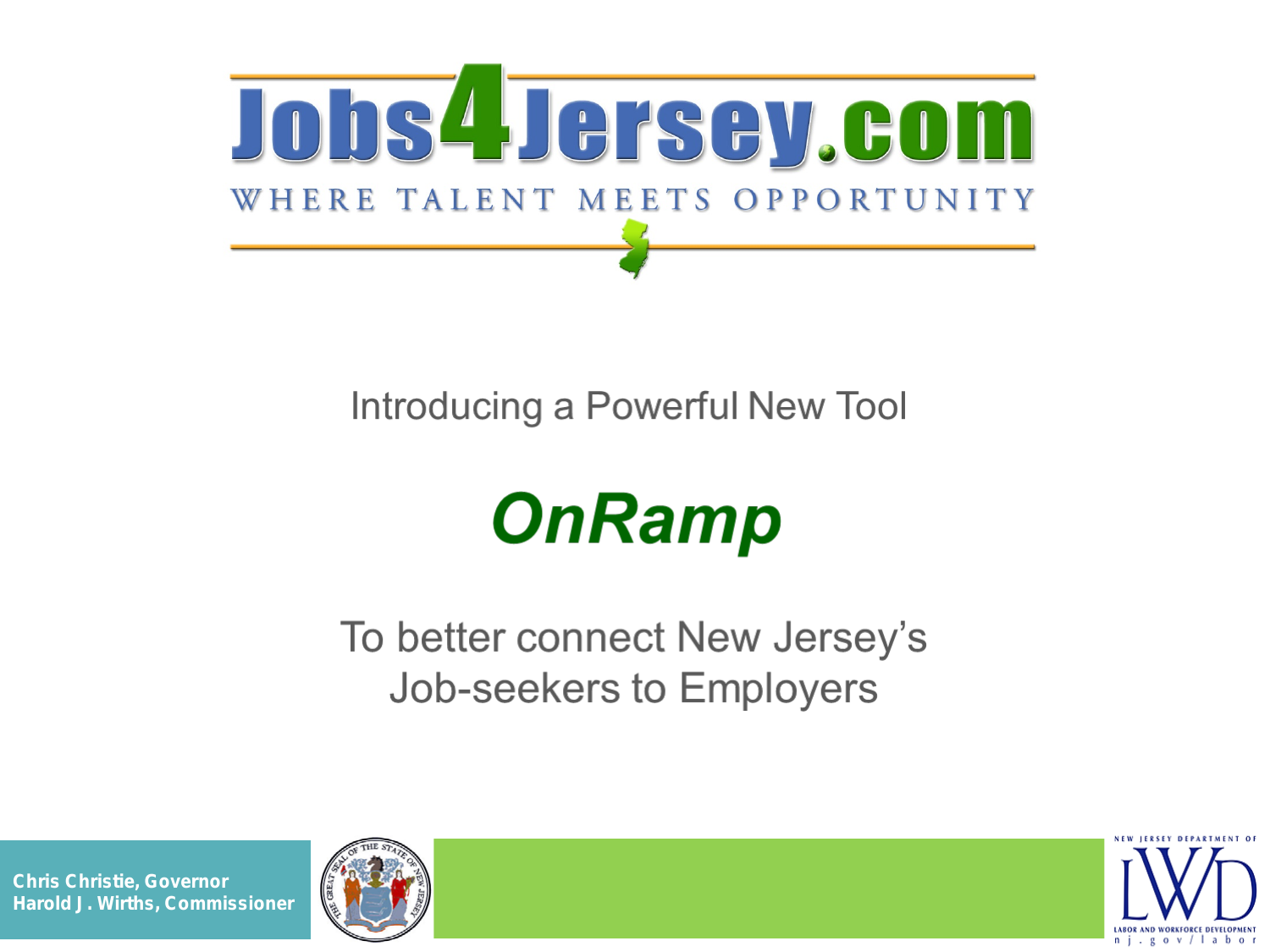



### www.Jobs4Jersey.com's *OnRamp for Job-seekers*

- What is it?
- Why should I use it?
- *How do I get started?*

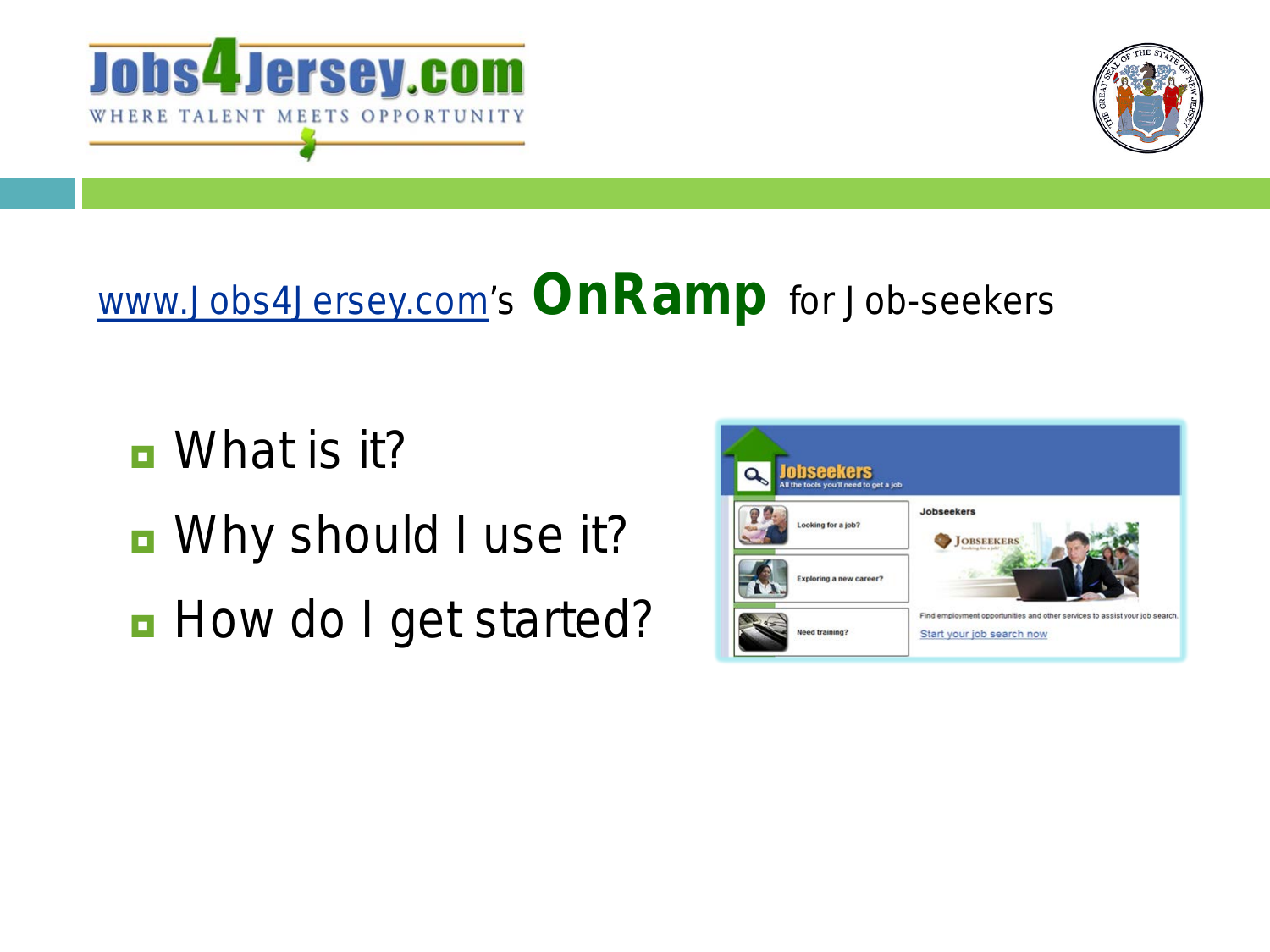



## *Power at Your Fingertips*

### **Jobs4Jersey's** *OnRamp* provides you with tools you need to find your next job

- **<u>n</u>** Create a resume
- Enhance your current resume
- **Build customized job searches**
- Receive e-mail alerts of job openings
- **Explore job market insights and career planning tools**

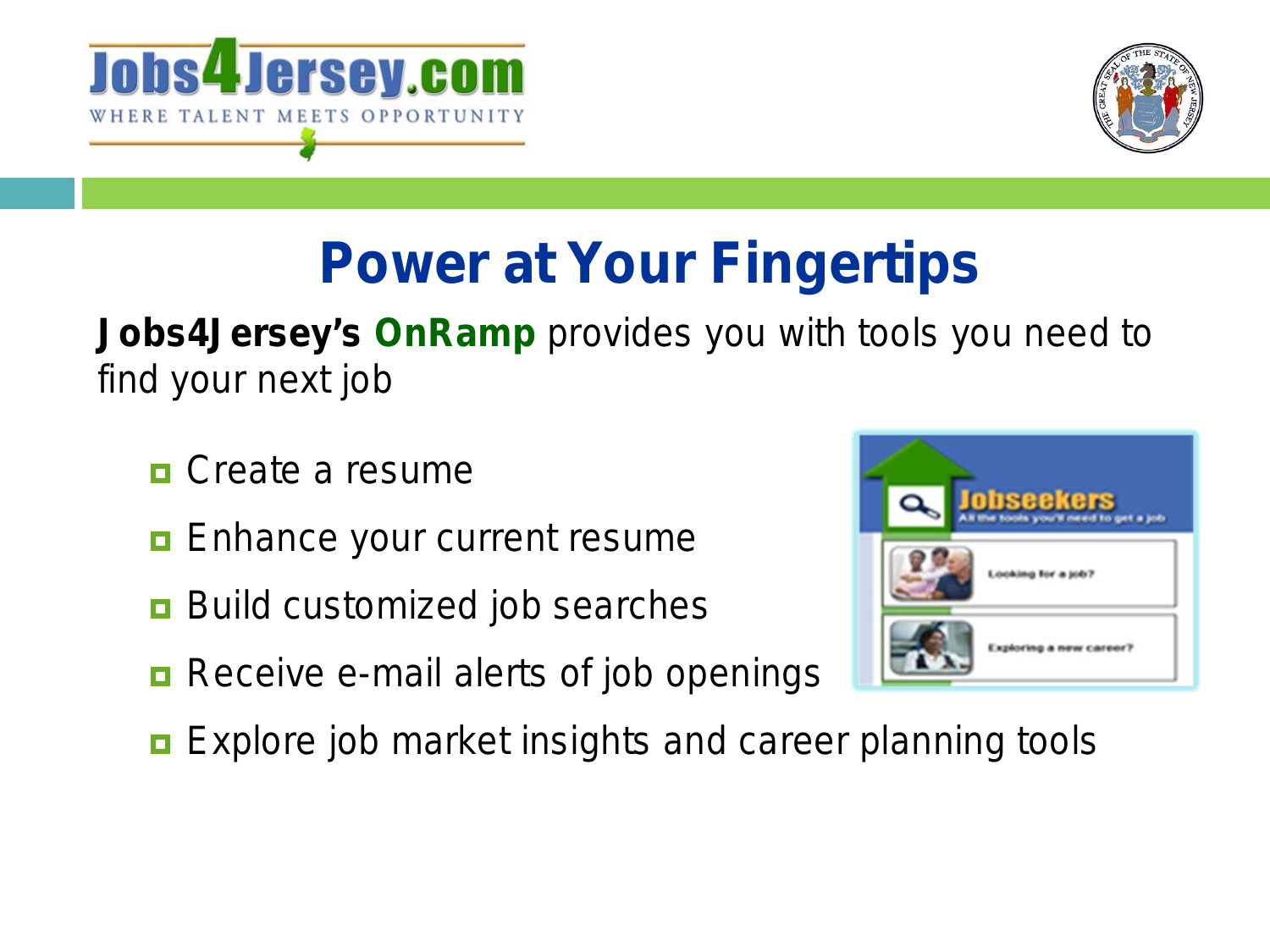



## *Create Your Resume*



- **n** In today's job market, the resume is an employer's *first* screening tool
- Job–seekers *need* a strong summary of their skills to compete
- **D** OnRamp can create a resume for you by asking simple questions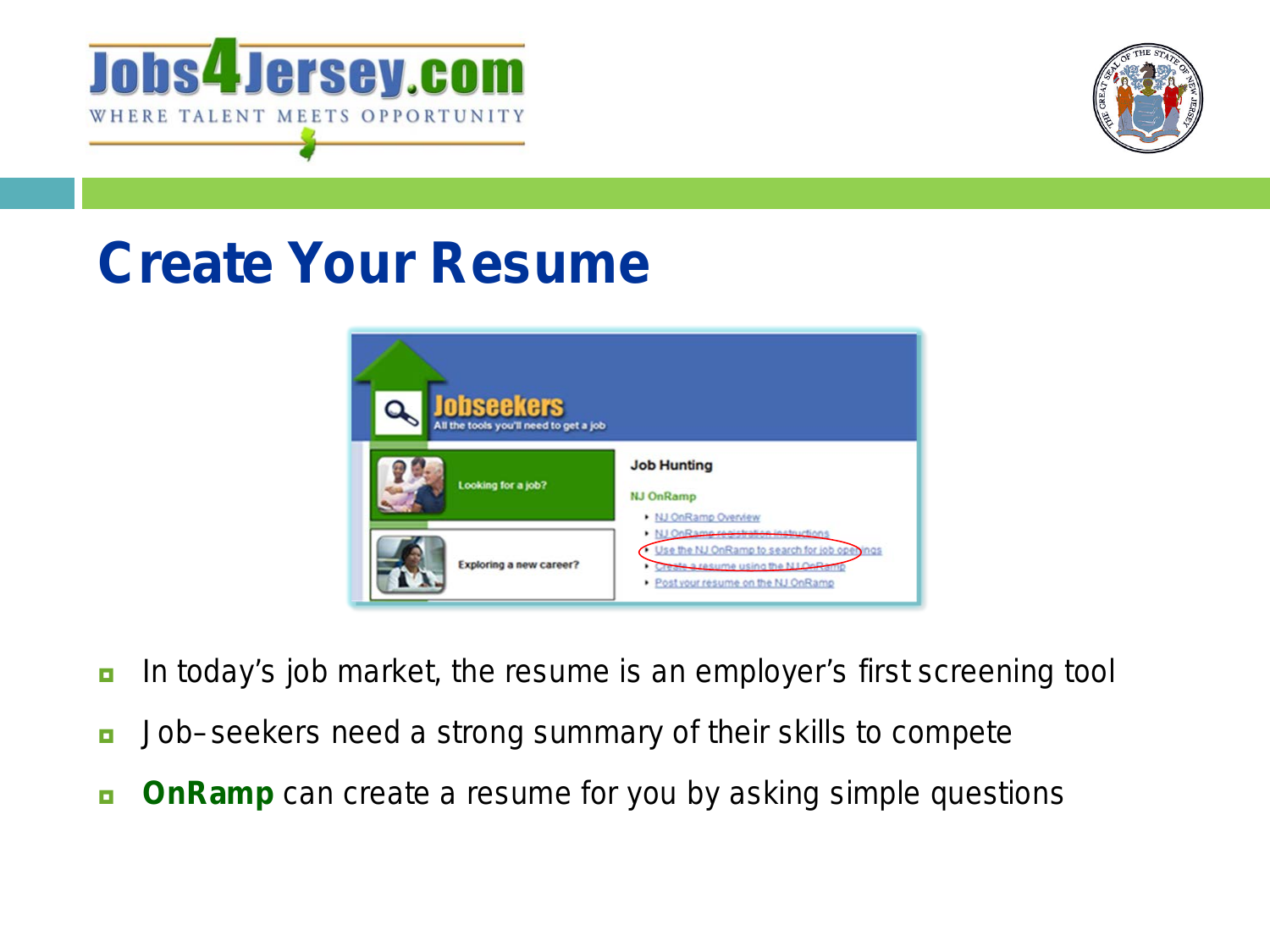



## *Enhance Your Resume*

|                                                                                                            | <b>El Hide Dates</b> | Hide My Contact Information                                                                                                                                                                                                                                                                                                                                                                                                                                                                                                                                                                                                                                                                                                                                       | Email<br><b>Download</b>       |  |
|------------------------------------------------------------------------------------------------------------|----------------------|-------------------------------------------------------------------------------------------------------------------------------------------------------------------------------------------------------------------------------------------------------------------------------------------------------------------------------------------------------------------------------------------------------------------------------------------------------------------------------------------------------------------------------------------------------------------------------------------------------------------------------------------------------------------------------------------------------------------------------------------------------------------|--------------------------------|--|
|                                                                                                            | <b>Hite-My Name</b>  | Hide Veteran Information                                                                                                                                                                                                                                                                                                                                                                                                                                                                                                                                                                                                                                                                                                                                          | $Ba$ Print<br><i>liew John</i> |  |
| <b>James Bennett</b><br>(732) 555-1212 (Home)<br>100 Main Street<br>Camden, NJ 08101<br>jbennett@yahoo.com |                      |                                                                                                                                                                                                                                                                                                                                                                                                                                                                                                                                                                                                                                                                                                                                                                   |                                |  |
| <b>Experience</b><br>Campbell Sports, Camden, NJ                                                           |                      |                                                                                                                                                                                                                                                                                                                                                                                                                                                                                                                                                                                                                                                                                                                                                                   |                                |  |
| <b>Brand Manager</b>                                                                                       |                      |                                                                                                                                                                                                                                                                                                                                                                                                                                                                                                                                                                                                                                                                                                                                                                   | Jan. 2007 to Apr. 2011         |  |
| and returns                                                                                                |                      | Directed marketing activities. Determined marketing policies. Managed marketing and sales staff recruitment, interviewing, hiring, training and<br>disciplinary action Supervised daily activities of marketing and sales staff Collaborated with advertising and sales staff to promote products and<br>services. Participated in trade shows and promotional activities. Evaluated demand for company's products and services. Consulted with buying<br>personnel to inform predictions of customer demand. Oversaw product development. Identified customer need for new products and services. Initiated<br>market research. Evaluated the costs of product development, including budgets, expenditures, research and development costs and projected losses |                                |  |
|                                                                                                            |                      |                                                                                                                                                                                                                                                                                                                                                                                                                                                                                                                                                                                                                                                                                                                                                                   |                                |  |
| Education                                                                                                  |                      |                                                                                                                                                                                                                                                                                                                                                                                                                                                                                                                                                                                                                                                                                                                                                                   |                                |  |
| 1990 Rutgers University, NJ                                                                                |                      |                                                                                                                                                                                                                                                                                                                                                                                                                                                                                                                                                                                                                                                                                                                                                                   |                                |  |

#### With *OnRamp*:

- **D** You can quickly and easily upload your current resume
- **E** Learn key words or phrases to increase your visibility to employers
- **EXPLORE WAYS you can maximize your job search results**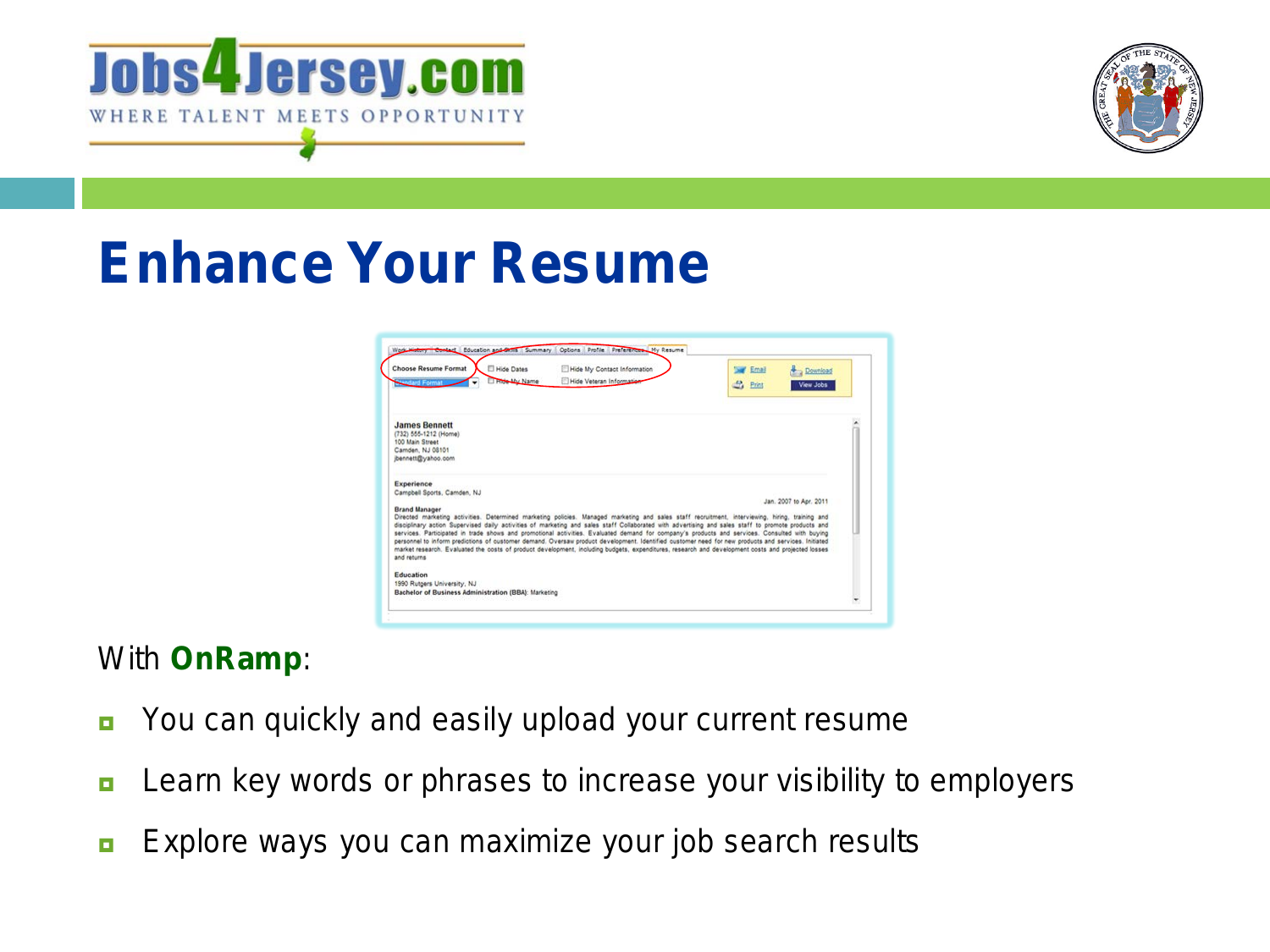



## *Customized, Skills-Based Matching*

|  | Jobs4Jersey.com<br>WHERE TALENT MEETS OPPORTUNITY                                       |  |  |  |                    |
|--|-----------------------------------------------------------------------------------------|--|--|--|--------------------|
|  | Work History Contact Education and Skills Summary Options Profile Preferences My Resume |  |  |  |                    |
|  |                                                                                         |  |  |  | Save & Continue >> |

- **From your resume, OnRamp** creates a unique profile for you
- **D** Your transferable skills are identified and you receive job matches you may have otherwise missed
- **At any time, you can review and refine your resume to expand or enhance** your results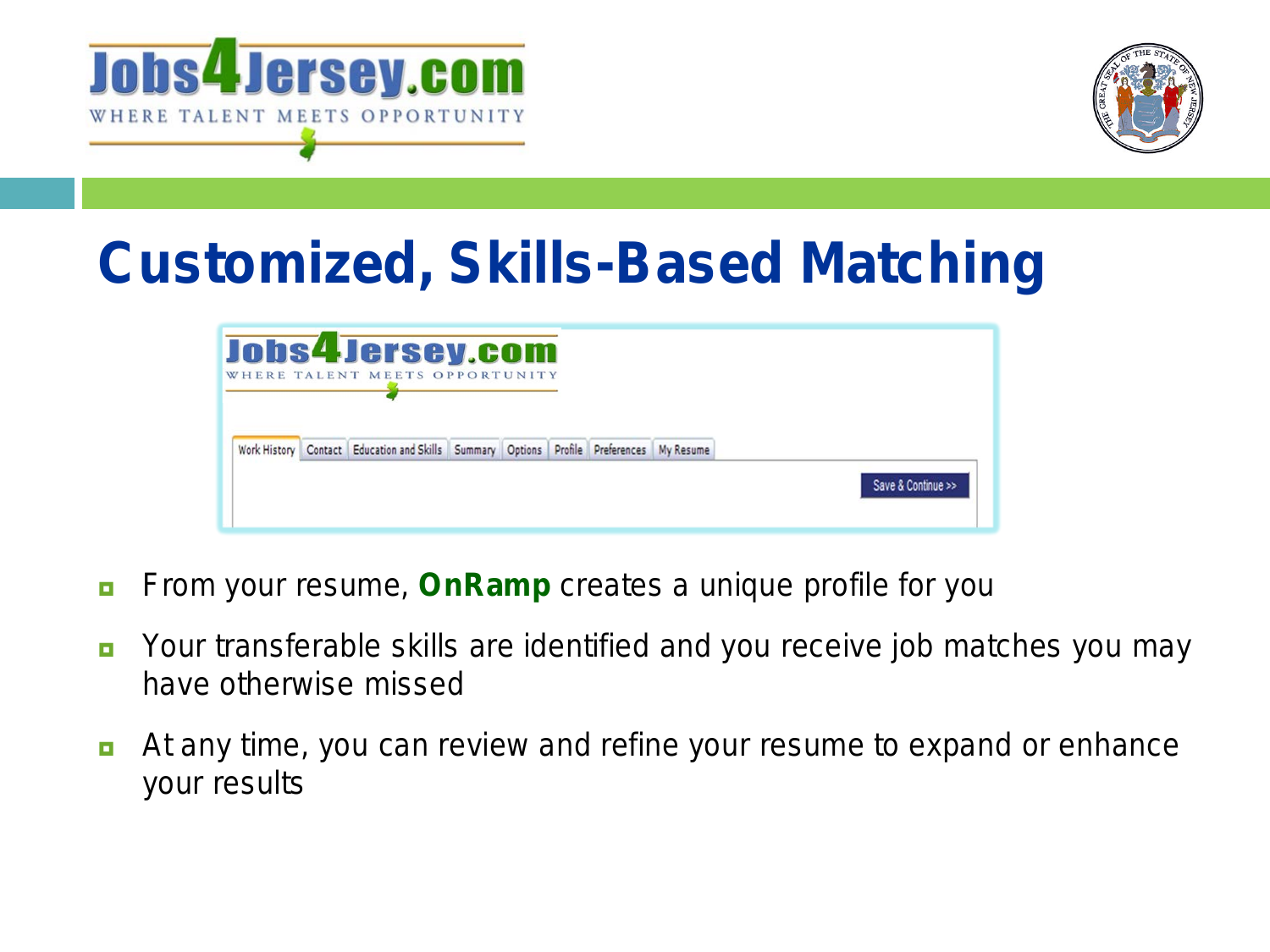



### *E-mail Alerts of Job Search Results*

| Jobs4Jersey Job Alert                                                                                                                                                                                                                                                                                                                                                                                                                                                                                                                                                                                     | 图 |
|-----------------------------------------------------------------------------------------------------------------------------------------------------------------------------------------------------------------------------------------------------------------------------------------------------------------------------------------------------------------------------------------------------------------------------------------------------------------------------------------------------------------------------------------------------------------------------------------------------------|---|
| Your job matches from Jobs4Jersey Job Alert                                                                                                                                                                                                                                                                                                                                                                                                                                                                                                                                                               |   |
| Your resume generated the following matches                                                                                                                                                                                                                                                                                                                                                                                                                                                                                                                                                               |   |
| EXECUTIVE DIRECTOR , MONIMOUTH CONSERVATION FOUNDATIONDEADUNE: NOVEMBER 18<br>LAND TRUST ALLIANCE, trenton, NJ<br>$\mathbf{w}$<br>Match Sevet:<br>EXECUTIVE DIRECTOR, MONMOUTH CONSERVATION FOUNDATION DEADLINE NOVEMBER 18, 2011FOUNDED IN 1977 AND LOCATED IN MIDDLETOWN, NEW JERSEY, THE MONMOUTH CONSERVATION<br>FOUNDATION (MCF) IS AN ESTABLISHED LAND TRUST COMMITTED TO PRESERVING LAND AND PROTECTING THE NATURAL RESOURCES OF MONMOUTH COUNTY.<br>MCF SEEK<br>Copy of "EXECUTIVE DIRECTOR , MONMOUTH CONSERVATION FOUNDATIONDEADUNE: NOVEMBER, 18" preserved by Jobs (Jersey Job Alert (cached) |   |
| You received this email because you signed up for job alerts.<br>Click here to change settings or unsubscribe job alerts                                                                                                                                                                                                                                                                                                                                                                                                                                                                                  |   |

#### Use *OnRamp* to:

- **Create multiple job searches customizing them by geography, salary,** industry or keywords
- **Receive e-mail alerts about new job postings matching your search criteria**
- Review job openings drawn from over 2,400 job posting websites
- $\blacksquare$  Click on jobs that interest you and apply online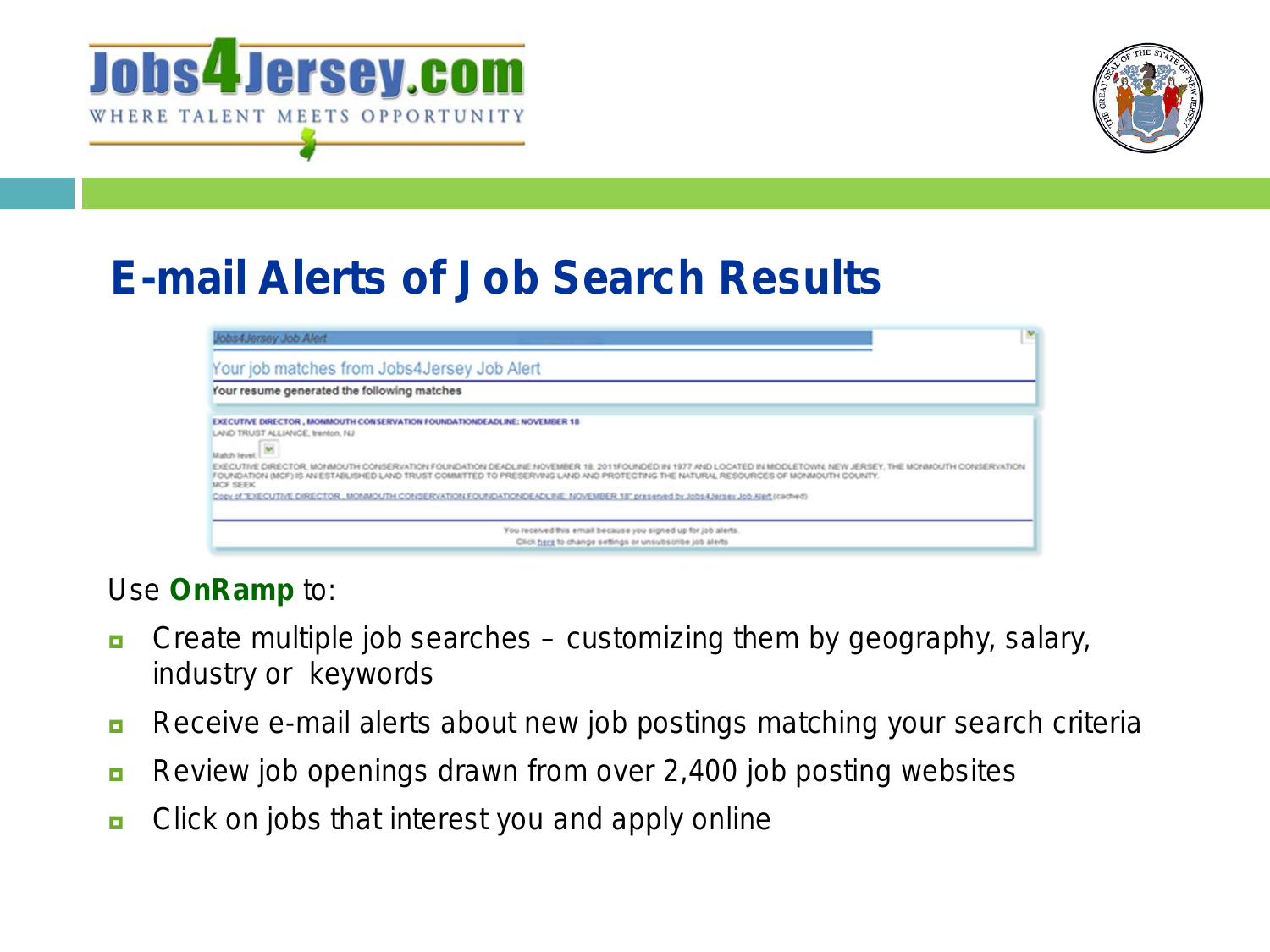



### *Job Market Insights*

- **Develop short-term and long-term** career goals
- **E** Learn how you can successfully transition from one industry to another
- **D** OnRamp suggests new career paths based upon your transferable skills and life experiences

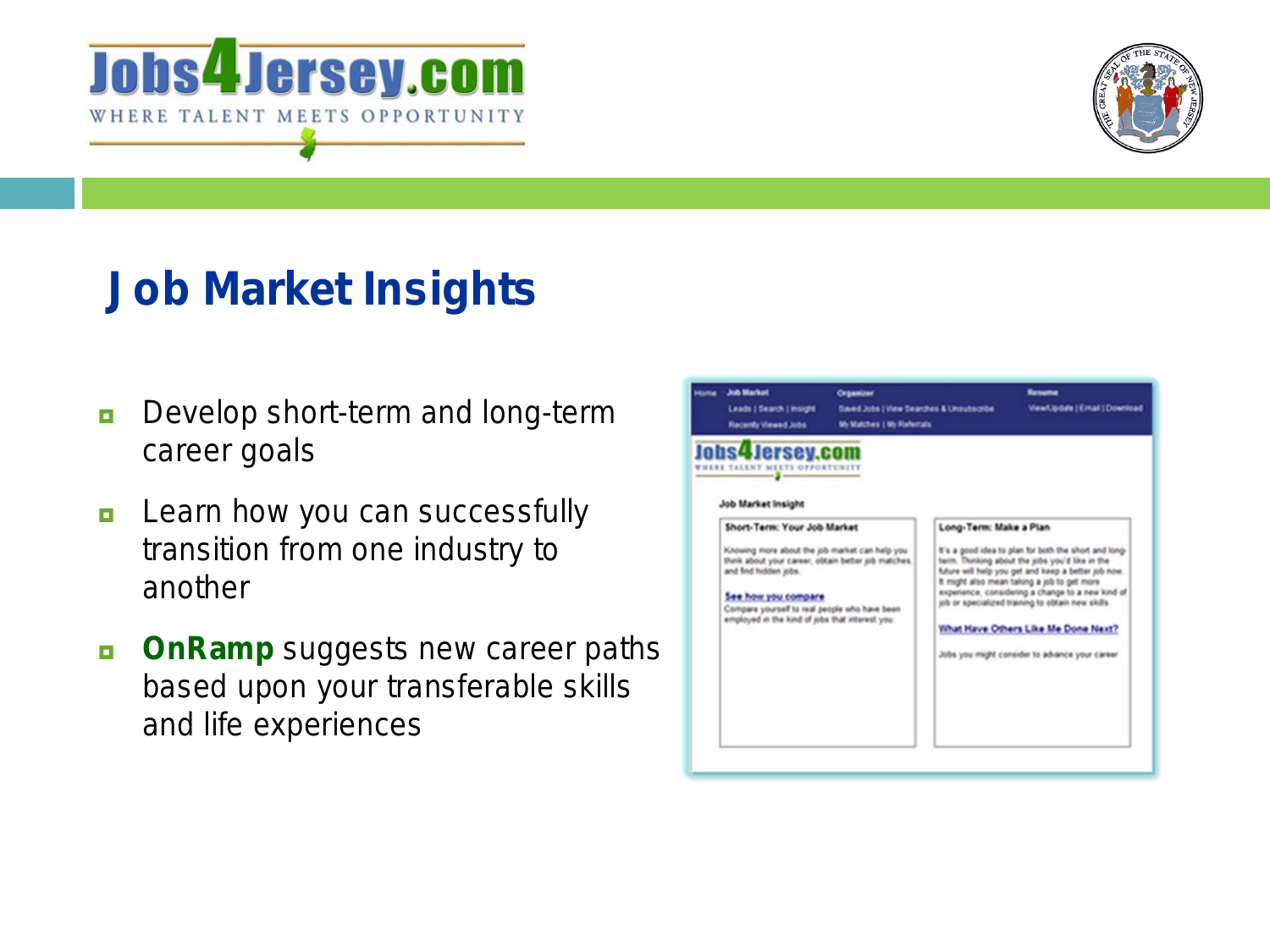



### *How to Get Started*

- Go to: **www.Jobs4Jersey.com**
- **Register to create a profile and begin exploring** *OnRamp*
- See how **OnRamp** works for you finding you quality job matches
- **n** Manage your job search by customizing it to suit *your* needs
- Or search for jobs without registering in *OnRamp*
- **Notal Upper 2018** When you see a job you like simply apply online

| Sign in to your<br>Jobs4Jersey™ account |
|-----------------------------------------|
| Username/Email:                         |
| Password:                               |
| Sign In                                 |
| Password Help                           |
| <b>Looking for Jobs?</b>                |
| Search for Jobs Without Signing In      |
|                                         |
| Don't have an account?                  |
| <b>Create an Account</b>                |
|                                         |
|                                         |